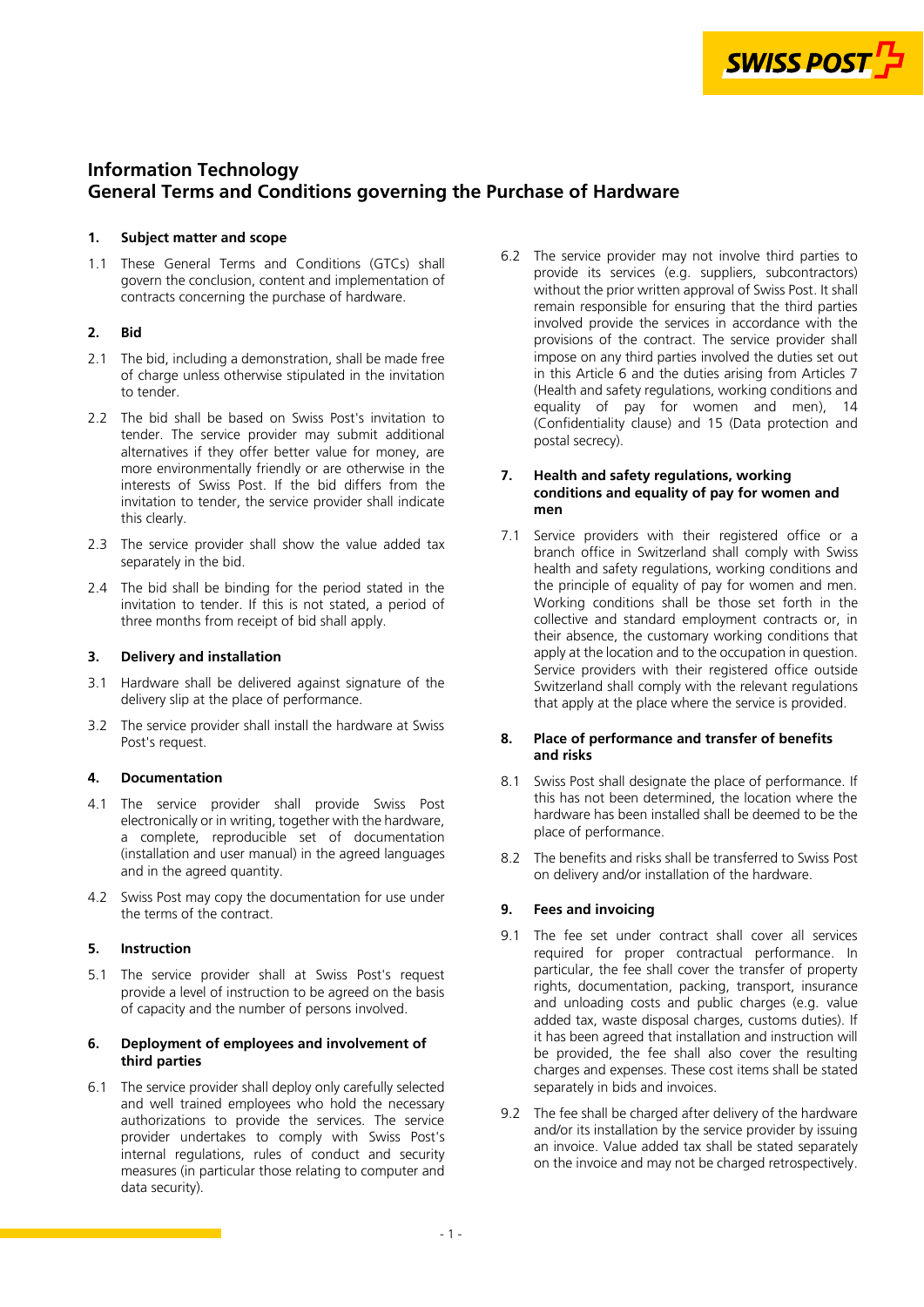

- <span id="page-1-0"></span>9.3 The contractually agreed payment conditions and payment periods shall apply.
- 9.4 Advance payments may only be made in exceptional circumstances and provided that it has been agreed that the service provider will furnish Swiss Post at its own cost with security in the form of a bank or insurance guarantee from a bank of primary standing.
- 9.5 Where Swiss Post and/or Swiss Post companies (direct and indirect equity interests of at least 50 percent) use the services of the service provider, the relative fees shall be cumulated for the purposes of calculating discounts.

#### **10. Maintenance**

- 10.1 The service provider shall, subject to agreement, carry out maintenance of the hardware. Swiss Post's General Terms and Conditions governing the Maintenance of Hardware and software (IT GTC/M) shall apply.
- 10.2 Irrespective of any duty to provide maintenance, the service provider shall inform Swiss Post of any defects and the options for rectifying them and any further developments of hardware.

## **11. Supply of spare parts**

11.1 The service provider shall guarantee Swiss Post a supply of spare parts for the hardware for at least 5 years after delivery and/or installation of the hardware.

## **12. Import regulations**

12.1 The service provider guarantees compliance with any import regulations and that the necessary permits have been obtained.

#### **13. Infringement of protective rights**

13.1 The service provider shall mount a defence against third-party claims arising from infringement of protective rights without delay at its own cost and risk. It shall notify Swiss Post immediately of such claims in writing and shall not object to any intervention by Swiss Post in any legal proceedings. If the third party makes the claims directly against Swiss Post, the service provider shall at Swiss Post's first request participate in the dispute to the extent permitted under the relevant procedural rules. The service provider undertakes to bear all the costs (including damages payments), incurred by Swiss Post as a result of court action and/or any out of court settlement of a legal dispute. In the event of an out of court settlement, the service provider need only make the agreed payment to the third party if it has consented to the settlement beforehand.

13.2 If, as a result of claims made in exercise of protective rights, it is impossible for Swiss Post to use the hardware in full or in part, the service provider may at its choosing replace the hardware with a different type, change its services to ensure that they do not infringe third-party rights while still maintaining the scope of services agreed under the contract, or at its own cost procure a licence from the third party. If the service provider fails to exercise any of these options within a reasonable period, Swiss Post shall be entitled to withdraw from the contract with immediate effect. The service provider must under all circumstances hold Swiss Post harmless in all respects.

#### **14. Confidentiality clause**

- 14.1 Any facts and information that are not in the public domain or generally accessible shall be treated as confidential by both parties. In case of doubt, facts and information should be treated as confidential. Both parties undertake to take all financially reasonable and technically and organizationally feasible precautions in order to protect confidential facts and information effectively against access by and disclosure to unauthorized persons.
- 14.2 This duty of confidentiality shall also apply prior to conclusion of the contract and shall continue beyond termination of the contractual relationship.
- 14.3 No breach of the duty of confidentiality shall be deemed to have occurred in the event that confidential information has been disclosed by Swiss Post within its own group or to third parties involved. This shall apply to the service provider insofar as disclosure is necessary for the performance of the contract or provisions of the contract are disclosed by it within the group.
- 14.4 The duty of confidentiality does not apply if an obligation to disclose the confidential information exists due to an enforceable official or judicial order or mandatory law. The other party must be informed beforehand, insofar as this is legally permissible. No prior information is required in the case of announcements by Swiss Post within the scope of public procurement law.
- 14.5 The service provider may not publicize the fact that a business relationship exists or has existed with Swiss Post, and shall not cite Swiss Post as a reference without written consent.
- 14.6 The parties shall subject their employees and other auxiliary persons to the obligations arising from this Article 14.
- 14.7 If either party breaches the aforementioned duties of confidentiality, it shall pay liquidated damages to the other party unless it can be proved that it was not at fault. This shall amount to 10 percent of the annual fee for each instance of infringement, up to a maximum of CHF 50,000 per occurrence. Payment of liquidated damages shall not release the service provider from the requirement to comply with its duties of confidentiality. Liquidated damages shall be payable in addition to any damages due.